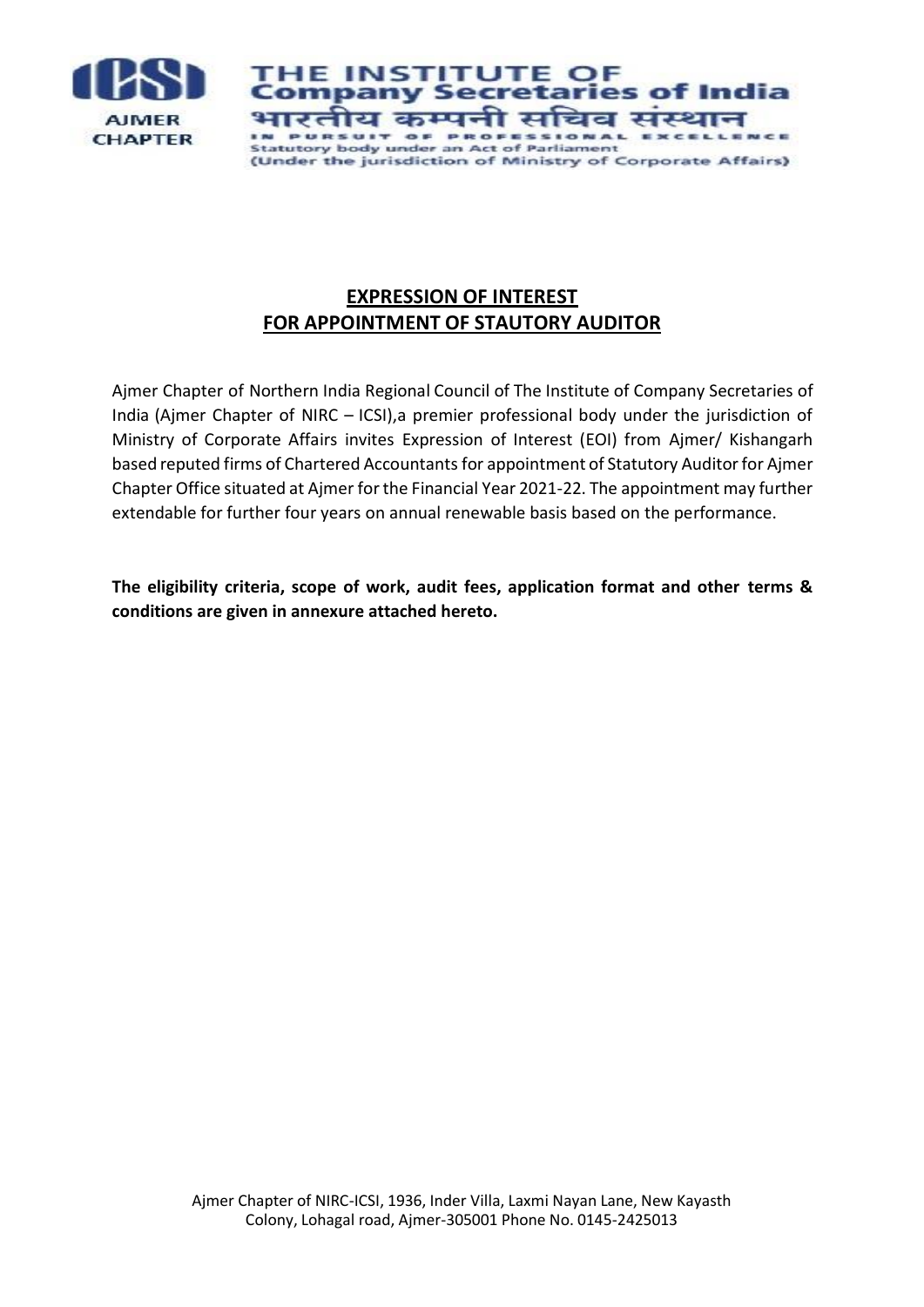

**HE INSTITUTE** OF ndia ompany S es of  $$ etar भारती य कम्पनी सचिव संस IN PURSUIT OF PROFESSIONAL EXCELL **SNCE Statutory body under an Act of Parliament** (Under the jurisdiction of Ministry of Corporate Affairs)

#### *Annexure – A*

Eligibility Criteria

#### **1. Basic Criteria**

| Sr. No. | <b>Requirements</b>                                                                                                                                                                 |
|---------|-------------------------------------------------------------------------------------------------------------------------------------------------------------------------------------|
| 1.      | At least 5 years of existence of Firm                                                                                                                                               |
| 2.      | The Firm should have one or mor qualified CA/CS in full time appointment including<br>partners                                                                                      |
| 3.      | The firm should have Statutory Audit experience of minimum 5 years in Public<br>Sector Undertakings/ Government Entities/ Autonomous or Statutory Bodies or<br><b>Bank Branches</b> |
| 4.      | Annual average turnover of firms should be at least Rs. 10 lacs in previous three<br>financial years                                                                                |
| 5.      | Head office of the firm should be located in Ajmer/Kishangarh                                                                                                                       |
| 6.      | The Firm should have valid GST Registration Number                                                                                                                                  |
|         |                                                                                                                                                                                     |

### 2. **Disqualifications:** The Chartered Accountants firm shall not be eligible for assignment if

| Sr.<br>No. | <b>Disqualifications</b>                                                                                                                                                                                                                                                                   |
|------------|--------------------------------------------------------------------------------------------------------------------------------------------------------------------------------------------------------------------------------------------------------------------------------------------|
| 1.         | The Chartered Accountants Firm or any of its partners has been declared guilty of<br>any professional and/or other misconduct under the provisions of the Chartered<br>Accountants Act, 1949 and/or Company Secretaries Act, 1980 during the current<br>year and immediate past five years |
| 2.         | The firm or any of its partners has any pecuniary or other interest in the ICSI such<br>as faculty, examiner, observer etc.                                                                                                                                                                |
| 3.         | Any of the partners of the firm or their relative is /was a member of Central<br>Council/ Regional Council, Chapter Managing Committee of ICSI during the current<br>year and immediate past four years i.e. from 1st April, 2016 to till date.                                            |

### **Declaration:**

The Chartered Accountants Firm while expressing their interest shall be required to submit a declaration on their letter head that they do not suffer from any of the above disqualifications and the details furnished in this regard are true and correct. Any incorrect information furnished by the applicant shall lead to rejection of the application.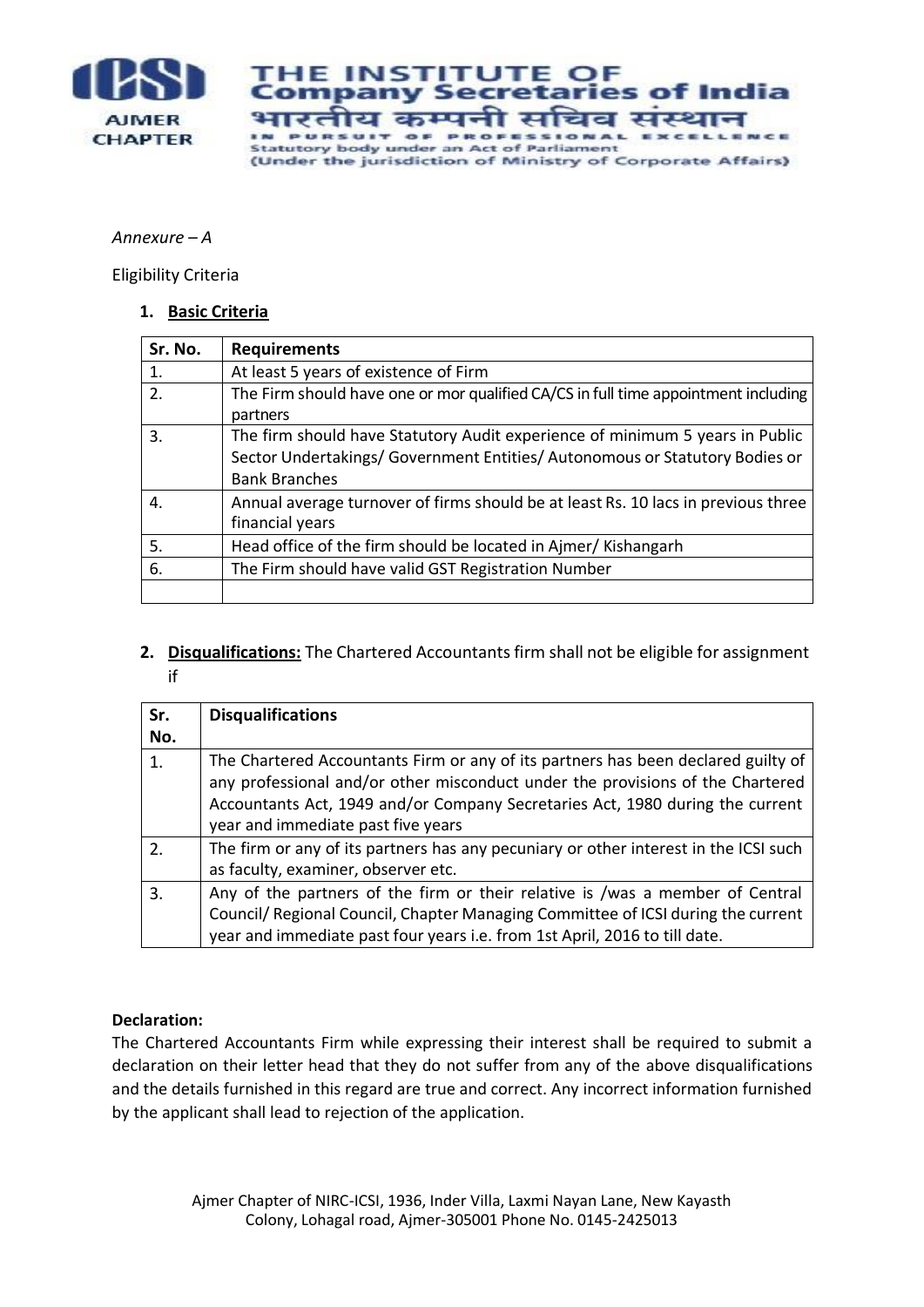

**HE INSTITUTE** ompany Secr es ot भारतीय कम्पनी सचिव संस IN PURSUIT OF PROFESSIONAL **HMCHI Statutory body under an Act of Parliament** (Under the jurisdiction of Ministry of Corporate Affairs)

#### *Annexure – B*

#### **Scope of Work**

- 1. The auditors shall make a report to the Members of Ajmer Chapter of Northern India Regional Council of ICSI on the accounts examined by them, on balance sheet, income and expenditure account and/or on other document annexed thereto of Ajmer chapter of NIRC of ICSI, taking into consideration the relevant sections of The Company Secretaries Act, 1980 and TheCompany Secretaries Regulations, 1982.
- 2. The Auditor shall also make a report on Consolidated Annual Accounts of Ajmer Chapter of NIRC of ICSI.
- 3. The Auditor should submit their report on consolidated annual accounts by  $30<sup>th</sup>$  April of succeeding financial year.
- 4. The Auditor should conduct their audit as per the applicable auditing standards set by the Institute of Chartered Accountants of India.
- 5. The Auditor should conduct physical verification of Fixed Assets of Ajmer Chapter of NIRC of ICSI, cash verification, stock verification etc. preferably on the last date of financial year.
- 6. The Auditor should also provide necessary advise/guidance on statutory compliances viz. GST, TDS etc. regularly for effective discharge of statutory compliances by Ajmer Chapter of NIRC of ICSI.

### *Annexure – C*

### **Audit Fees**

The audit fees shall be INR 5,000 *(Rupees Five Thousand only)*. However, the fees shall be exclusive of GST and shall be paid on submission of final audit report of standalone and consolidated accounts.

#### *Annexure – D*

### **Application Format**

The desired firms shall submit their application in the given format and attached the necessary documents and certificates along with application form: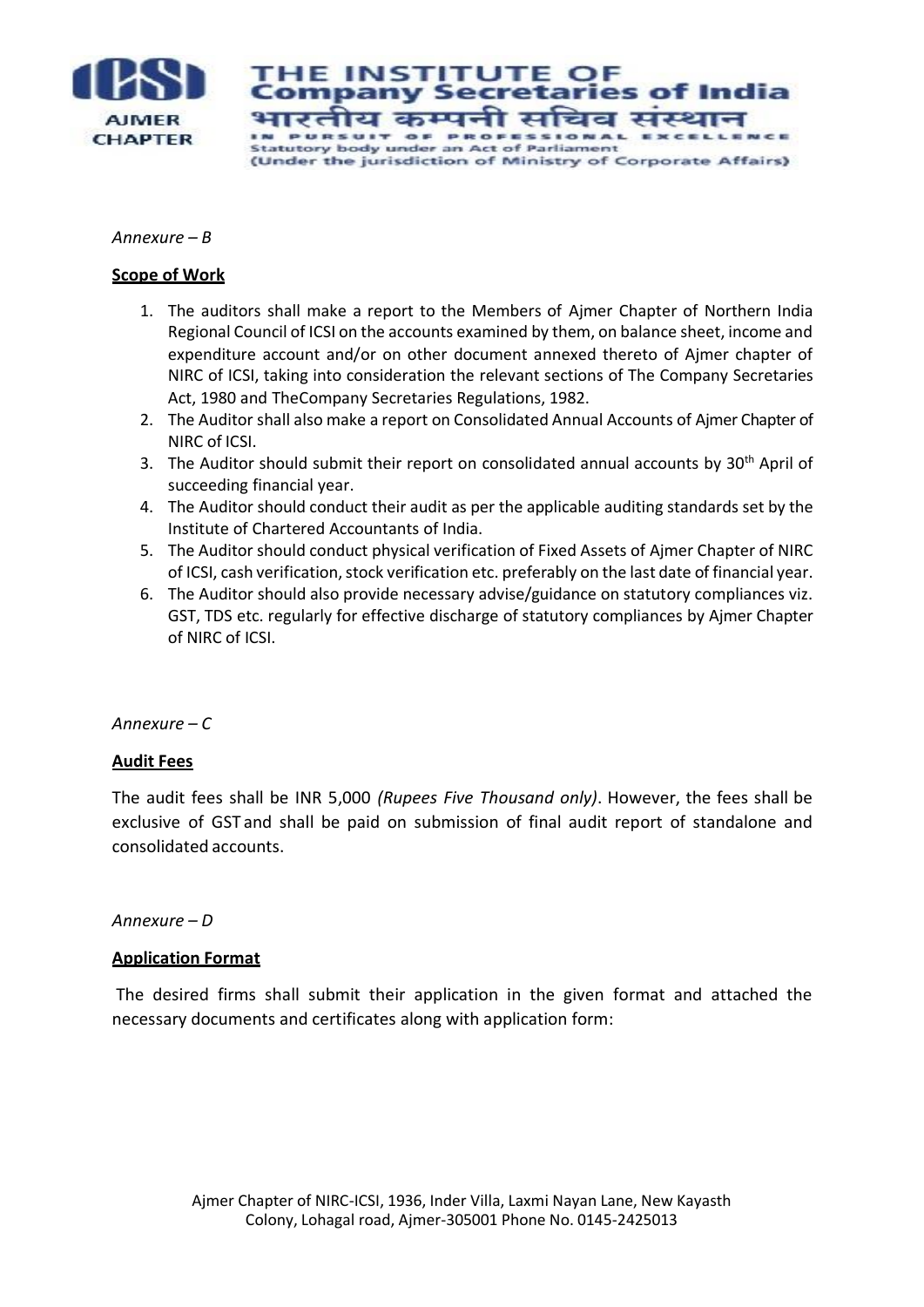

**HE INSTITUTE** ompany Secr भारतीय कम्पनी सचिव संर IN PURSUIT OF PROFESSIONAL **HNCH Statutory body under an Act of Parliament** (Under the jurisdiction of Ministry of Corporate Affairs)

## **APPLICATION FORM**

| S.No. | <b>Particulars</b>                                | <b>Documents/Certificates</b><br>be<br>to<br>attached |
|-------|---------------------------------------------------|-------------------------------------------------------|
| 1.    | Name of the Firm                                  | <b>Firm Registration Certificate</b>                  |
| 2.    | Address of Registered/Head office                 |                                                       |
| 3.    | <b>Telephone Numbers</b>                          |                                                       |
| 4.    | <b>Email Address</b>                              |                                                       |
| 5.    | PAN No.                                           | Copy of PAN                                           |
| 6.    | GST No.                                           | Copy of GST registration certificate                  |
| 7.    | ICAI Firm Registration No.                        | <b>Firm Registration Certificate</b>                  |
| 8.    | Date of Constitution of Firm                      |                                                       |
| 9.    | No. of Partners                                   | Self-declaration on letterhead with                   |
|       |                                                   | details of partners                                   |
| 10.   | No. of Branches                                   |                                                       |
| 11.   | Address of Branch offices                         |                                                       |
| 12.   | Turnover of the Firm (last three year's turnover) | ITR of last 3 (three) years                           |
| 13.   | Whether Firm has experience of Audit of PSU,      | Provide details on letterhead along                   |
|       | Govt. Entity, Statutory or Autonomous Body? If    | with certificate of client.                           |
|       | yes, please specify no. of clients.               |                                                       |
| 14.   | Years of Audit Experience in above audits         |                                                       |

*Annexure – E*

## **Other terms & conditions**

- *1.* Interested firms of Chartered Accountants which meet the eligibility criteria as mentioned in Annexure A, may furnish their Expression of Interest in the Application Format given in Annexure D along with all the necessary certificates, documents, declaration etc. in hard copy to the Ajmer Chapter office: *Executive Officer, Ajmer Chapter of NIRC-ICSI, 1936, Inder Villa, Laxmi Nayan Lane, New Kayasth Colony, Lohagal Road, Ajmer-305001*.
- 2. The duly filled application shall reach to Ajmer Chapter office latest by 10<sup>th</sup> August, 2021.
- *3.* There shall be no fees for the application.
- *4.* Queries, if any, in this regard may be asked on 0145-2425013 (Mon Fri, 11:00 AM to 4:00 PM)
- *5.* Any amendment / corrigendum / clarification to the EOI will be posted on the website of Ajmer Chapter of NIRC of ICSI, i.e. [www.icsi.edu/ajmer/home/](http://www.icsi.edu/ajmer/home/)
- *6.* The Ajmer Chapter of NIRC-ICSI shall not be liable for non-receipt/late receipt of any of the Application.
- **7.** The Ajmer Chapter of NIRC-ICSI reserves the right to reject any of the applications without assigning any reason at any time and may call for any other details or additional information from any of the applicants at its own discretion. Non submission of details sought for will render

Ajmer Chapter of NIRC-ICSI, 1936, Inder Villa, Laxmi Nayan Lane, New Kayasth Colony, Lohagal road, Ajmer-305001 Phone No. 0145-2425013